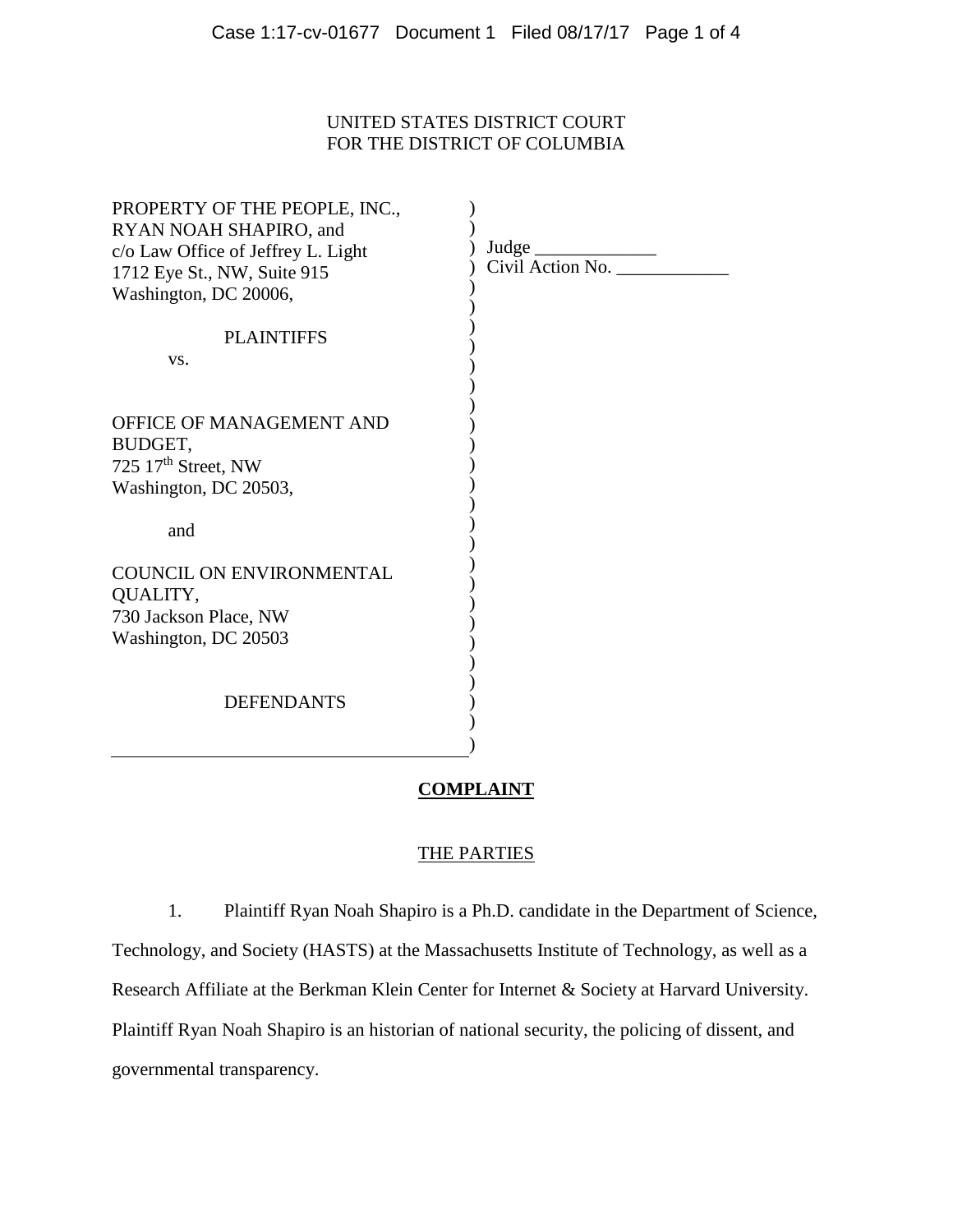#### Case 1:17-cv-01677 Document 1 Filed 08/17/17 Page 2 of 4

2. Property of the People, Inc. is a  $501(c)(3)$  charitable organization dedicated to governmental transparency in the service of democracy. Property of the People's Operation 45 is dedicated to ensuring transparency and accountability for the Administration of Donald J. Trump, the 45th President of the United States. Plaintiff Ryan Noah Shapiro is a founder of Property of the People.

3. Defendant Office of Management and Budget (OMB) is an agency of the United States.

4. Defendant Council on Environmental Quality (CEQ) is an agency of the United States

5. OMB and CEQ have possession, custody and control of the records Plaintiffs seeks.

#### JURISDICTION AND VENUE

6. This action arises under the Freedom of Information Act ("FOIA"), 5 USC § 552. 7. This Court has jurisdiction over the parties and subject matter pursuant to 5 USC  $§$  552(a)(4)(B).

8. Venue is proper in this district pursuant to 5 USC  $\S$  552(a)(4)(B).

#### STATEMENT OF FACTS

#### **Request to OMB**

9. On May 8, 2017, Plaintiffs submitted to OMB via email a FOIA request for OMB visitor logs, the OMB Director's phone call logs, and the OMB Director's calendar.

10. In a May 9, 2017 email, OMB acknowledged receipt of the FOIA request on May 9, 2017 and assigned it tracking number 2017-209.

2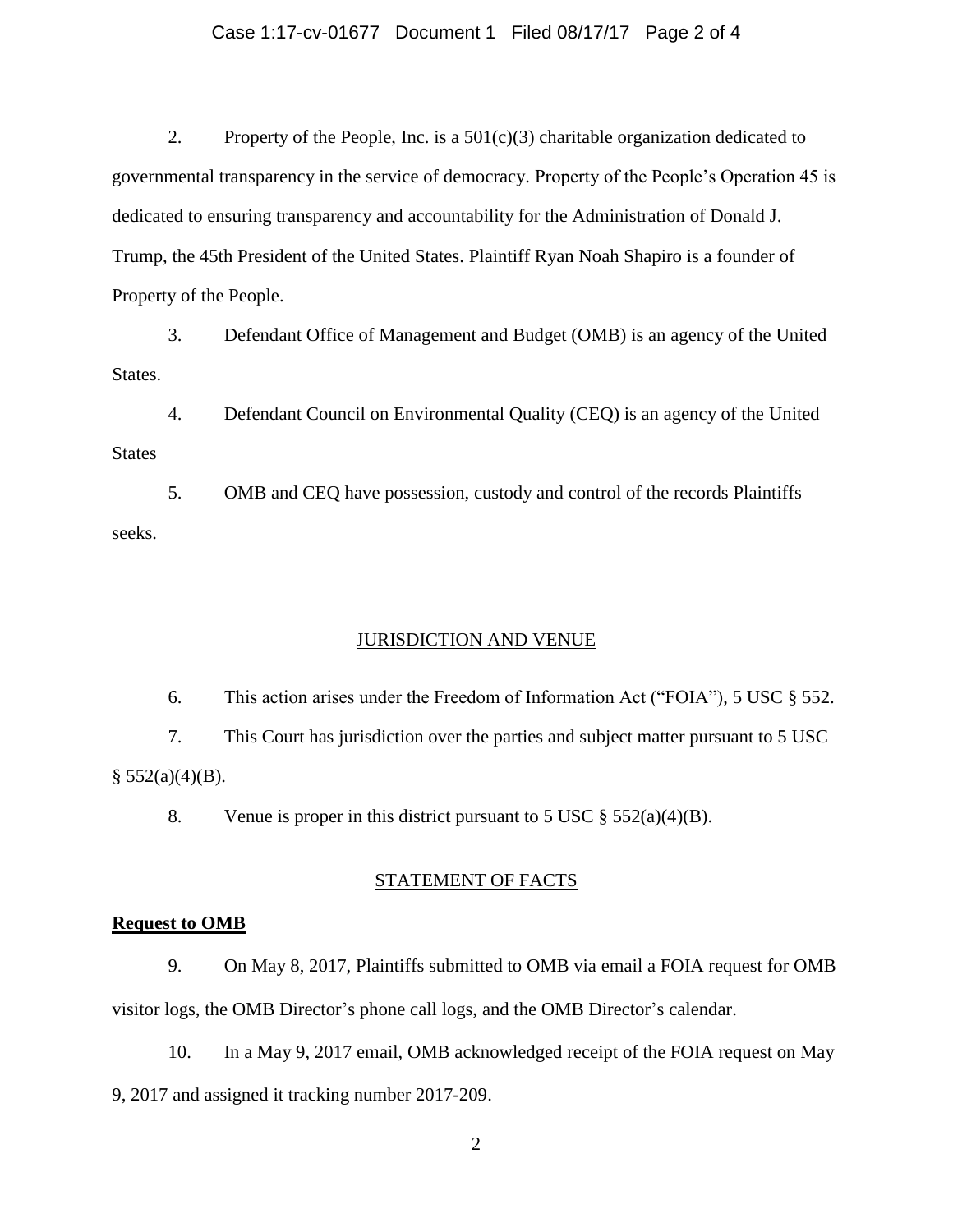#### Case 1:17-cv-01677 Document 1 Filed 08/17/17 Page 3 of 4

11. More than 20 business days have elapsed since Plaintiffs submitted the FOIA request to OMB on May 9, 2017, but as of the filing of this Complaint, Plaintiffs have not received a response from OMB with a final determination as to whether OMB will release the requested records.

#### **Request to CEQ**

12. On May 18, 2017, Plaintiffs submitted to CEQ via email a FOIA request for CEQ visitor logs, the CEQ Director's phone call logs, and the CEQ Director's calendar In a May 30, 2017 automated email, EOUSA indicated that it had received the request on May 22, 2017 and assigned it tracking number EOUSA-2017-001683.

13. In an August 4, 2017 email, CEQ indicated that it had assigned the request tracking number FY2017-100. The email further indicated that the agency was still in the review process.

14. More than 20 business days have elapsed since CEQ received the request on May 18, 2017, but as of the filing of this Complaint, Plaintiffs have not received a response from CEQ with a final determination as to whether CEQ will release the requested records.

# COUNT I: VIOLATION OF FOIA

15. This Count realleges and incorporates by reference all of the preceding paragraphs. All documents referenced in this Complaint are incorporated by reference as if set forth fully herein.

16. OMB and CEQ have improperly withheld responsive records.

3